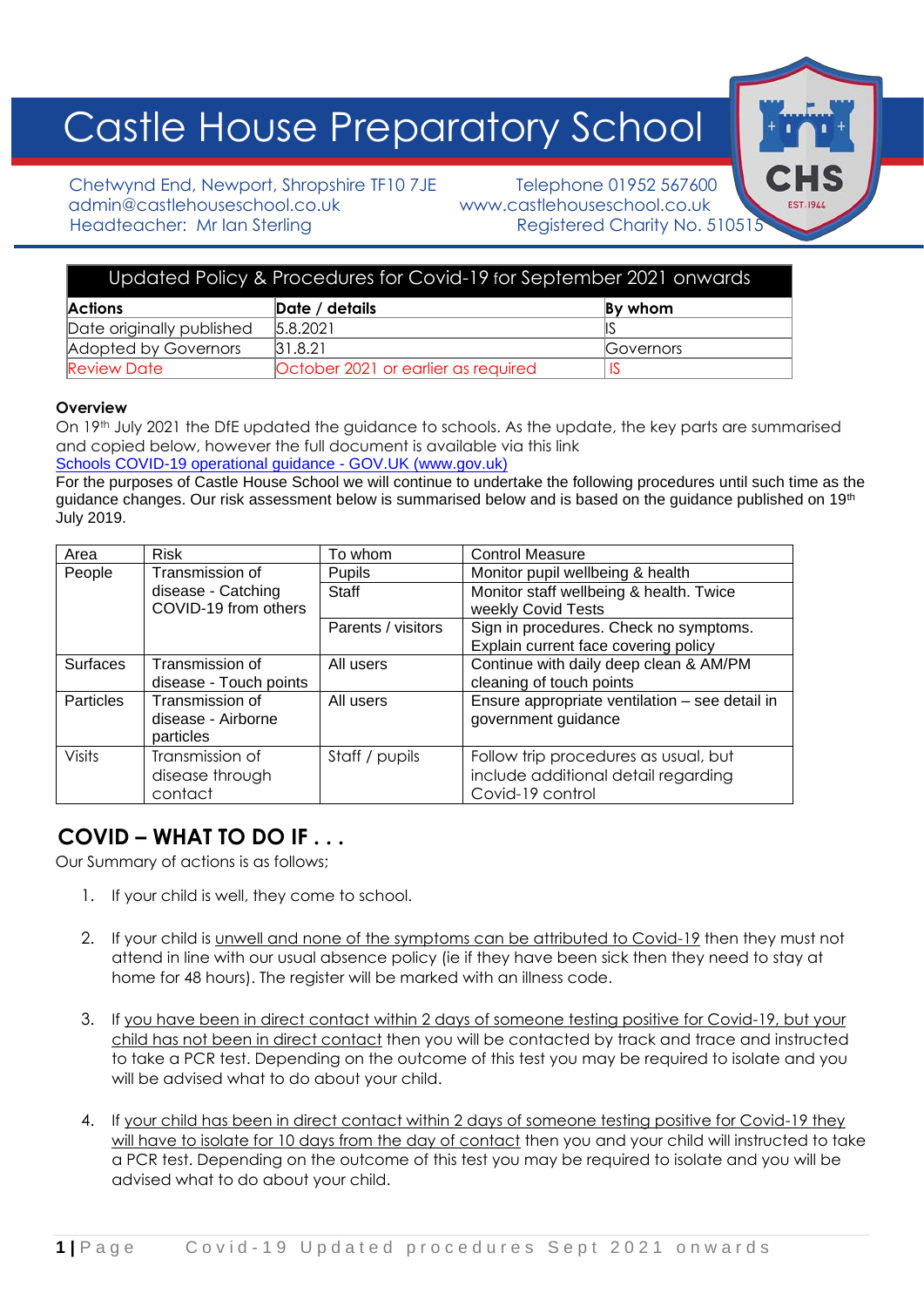5. If your child has any of the symptoms of Covid-19 they must not attend school but must take a test. If the test is negative and the symptoms stop then your child should be allowed back into school on the day after all symptoms cease and in line with the guidance published below. Parents must discuss this with the Headteacher or Nursery Manager before a child returns. The period of absence is recorded against a Covid-19 code depending on the outcome. If the test is positive then you will be given specific advice by the NHS at that point.

# **Key aspects copied from DfE guidance published 19th July 2021**

# *Summary*

*This guidance explains the actions school leaders should take to reduce the risk of transmission of coronavirus (COVID-19) in their school. This includes public health advice, endorsed by Public Health England (PHE). We expect independent schools to follow the control measures set out in this guidance in the same way as state-funded schools, and health and safety legislation applies equally to independent schools. Where this guidance refers to schools, that does not include maintained nursery schools or prereception classes. We use the terms 'must' and 'should' throughout the guidance. We use the term 'must' when the person in question is legally required to do something and 'should' when the advice set out should be followed unless there is a good reason not to.*

# *Overview*

*As the country moves to Step 4 of the roadmap, the government continues to manage the risk of serious illness from the spread of the virus. This marks a new phase in the government's response to the pandemic, moving away from stringent restrictions on everyone's day-to-day lives, towards advising people on how to protect themselves and others, alongside targeted interventions to reduce risk. As COVID-19 becomes a virus that we learn to live with, there is now an imperative to reduce the disruption to children and young people's education - particularly given that the direct clinical risks to children are extremely low, and every adult has been offered a first vaccine and the opportunity for 2 doses by mid-September.*

*Our priority is for you to deliver face-to-face, high-quality education to all pupils. The evidence is clear that being out of education causes significant harm to educational attainment, life chances, mental and physical health.*

# *Changes to the previous version*

*Changes to the guidance since its first publication include:*

• *updating the language to reflect the fact that Step 4 has now commenced (including removing the section on 'contact tracing until Step 4')*

# *Risk assessment*

*You must comply with health and safety law and put in place proportionate control measures. You must regularly review and update your risk assessments - treating them as 'living documents', as the circumstances in your school and the public health advice changes. This includes having active arrangements in place to monitor whether the controls are effective and working as planned. For more information on what is required of school leaders in relation to health and safety risk assessments and managing risk, see the health and safety advice for [schools.](https://www.gov.uk/government/publications/health-and-safety-advice-for-schools/responsibilities-and-duties-for-schools)*

# *Mixing and 'bubbles'*

*We no longer recommend that it is necessary to keep children in consistent groups ('bubbles'). This means that bubbles will not need to be used for any summer provision (for example, summer schools) or in schools from the autumn term. If your school is still open in the week commencing 19 July, you may wish to continue with these measures until the end of your summer term. As well as enabling flexibility in curriculum delivery, this means that assemblies can resume, and you no longer need to make alternative arrangements to avoid mixing at lunch. You should make sure your outbreak management plans cover the possibility that in some local areas it may become necessary to reintroduce 'bubbles' for a temporary period, to reduce mixing between groups.*

# *Tracing close contacts and isolation*

*Settings only needed to do contact tracing up to and including 18 July. Close contacts will now be identified via NHS Test and Trace and education settings will no longer be expected to undertake contact tracing. As with positive cases in any other setting, NHS Test and Trace will work with the positive case to identify close contacts. Contacts from a school setting will only be traced by NHS Test and Trace where the positive case specifically identifies the individual as being a close contact. This is likely to be a small number of individuals who would be most at risk of contracting COVID-19 due to the nature of the close contact. You may be contacted in exceptional cases to help with identifying close contacts, as currently happens in managing other infectious diseases. From 16 August 2021, children under the age of 18 years old will no longer be required to self-isolate if they are contacted by NHS Test and Trace as a close contact of a positive COVID-19 case. Instead, children will be contacted by NHS Test and Trace, informed they have been in close contact with a positive case and advised to take a PCR test. We would encourage all individuals to take a PCR test if advised to do so. Settings will continue to have a role in working with health protection teams in the case of a local outbreak. If there is an outbreak in a setting or if central government offers the area an enhanced response package, a director of public health might advise a setting to temporarily reintroduce some control measures.*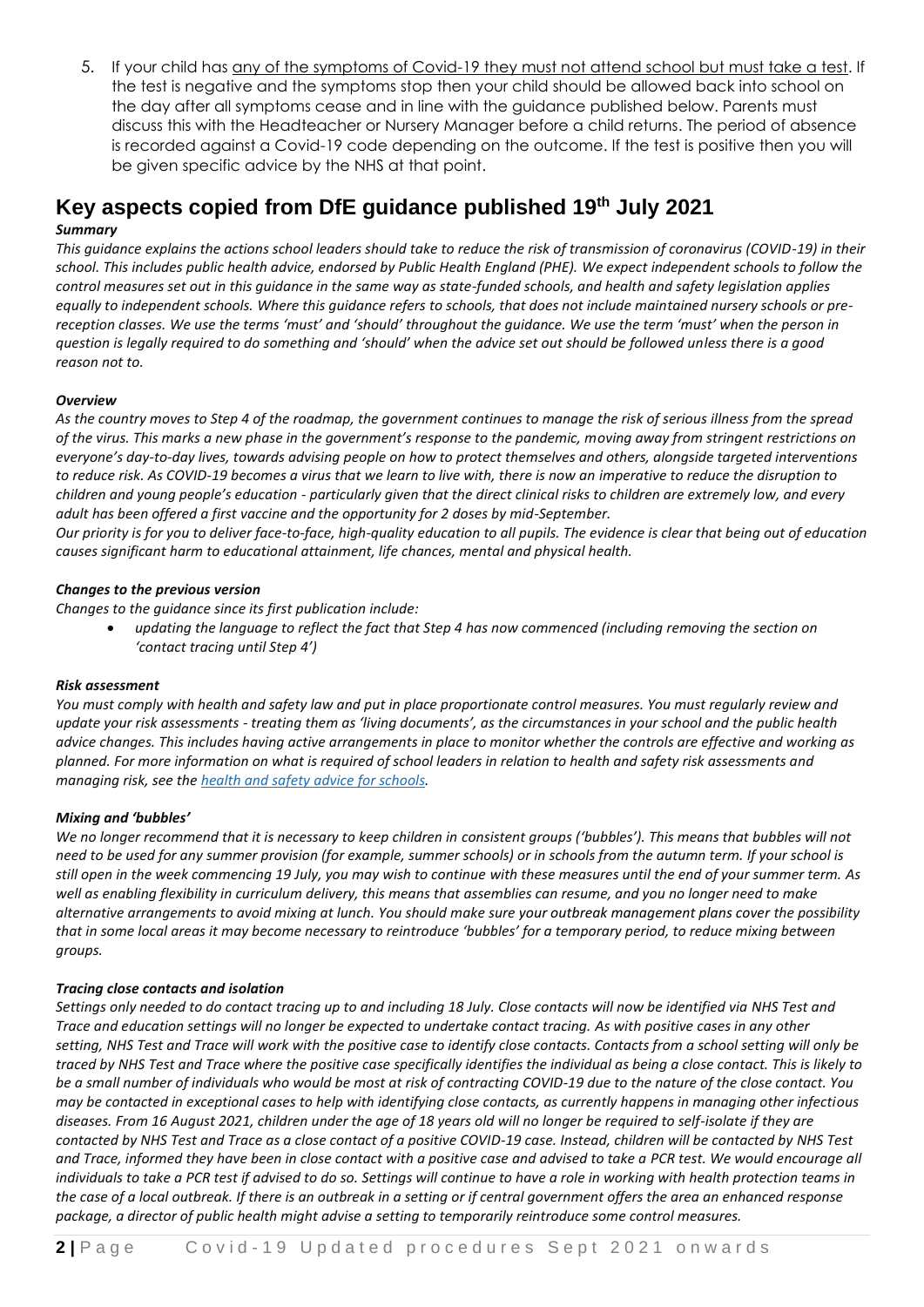#### *Face coverings*

*Face coverings are no longer advised for pupils, staff and visitors either in classrooms or in communal areas. The government has removed the requirement to wear face coverings in law but expects and recommends that they are worn in enclosed and crowded spaces where you may come into contact with people you don't normally meet. This includes public transport and dedicated transport to school or college.*

#### *In circumstances where face coverings are recommended*

*If you have an outbreak in your school, a director of public health might advise you that face coverings should temporarily be worn in communal areas or classrooms (by pupils staff and visitors, unless exempt). You should make sure your outbreak management plans cover this possibility. In these circumstances, transparent face coverings, which may assist communication with someone who relies on lip reading, clear sound or facial expression to communicate, can also be worn. Transparent face coverings may be effective in reducing the spread of COVID-19. The main benefit from a transparent face covering is that they can aid communication, for example enabling lip-reading or allowing for the full visibility of facial expressions, but this should be considered alongside the comfort and breathability of a face covering that contains plastic, which may mean that the face covering is less breathable than layers of cloth.*

*Face visors or shields can be worn by those exempt from wearing a face covering but they are not an equivalent alternative in terms of source control of virus transmission. They may protect the wearer against droplet spread in specific circumstances but are unlikely to be effective in preventing the escape of smaller respiratory particles when used without an additional face covering. They should only be used after carrying out a risk assessment for the specific situation and should always be cleaned appropriately. The use of face coverings may have a particular impact on those who rely on visual signals for communication. Those who communicate with or provide support to those who do, are exempt from any recommendation to wear face coverings in education and childcare settings. No pupil or student should be denied education on the grounds of whether they are, or are not, wearing a face covering.*

#### *Stepping measures up and down*

*You should have outbreak management plans outlining how you would operate if there were an outbreak in your school or local area. Given the detrimental impact that restrictions on education can have on children and young people, any measures in schools should only ever be considered as a last resort, kept to the minimum number of schools or groups possible, and for the shortest amount of time possible. Central government may offer local areas of particular concern an enhanced response package to help limit increases in transmission.*

#### *If you have several confirmed cases within 14 days, you may have an outbreak.*

*You should call the dedicated advice service who will escalate the issue to your local health protection team where necessary and advise if any additional action is required, such as implementing elements of your outbreak management plan. You can reach them by calling the DfE helpline on 0800 046 8687 and selecting option 1 for advice on the action to take in response to a positive case.*

#### *Control measures*

#### *You should:*

- *1. Ensure good hygiene for everyone.*
- *2. Maintain appropriate cleaning regimes.*
- *3. Keep occupied spaces well ventilated.*
- *4. Follow public health advice on testing, self-isolation and managing confirmed cases of COVID-19.*

#### *1. Ensure good hygiene for everyone*

#### *Hand hygiene*

*Frequent and thorough hand cleaning should now be regular practice. You should continue to ensure that pupils clean their hands regularly. This can be done with soap and water or hand sanitiser.*

#### *Respiratory hygiene*

*The 'catch it, bin it, kill it' approach continues to be very important.*

#### *Use of personal protective equipment (PPE)*

*Most staff in schools will not require PPE beyond what they would normally need for their work. The guidance on the [use](https://www.gov.uk/government/publications/safe-working-in-education-childcare-and-childrens-social-care) of PPE in [education,](https://www.gov.uk/government/publications/safe-working-in-education-childcare-and-childrens-social-care) childcare and children's social care settings provides more information on the use of PPE for COVID-19.*

#### *2. Maintain appropriate cleaning regimes, using standard products such as detergents*

*You should put in place and maintain an appropriate cleaning schedule. This should include regular cleaning of areas and equipment (for example, twice per day), with a particular focus on frequently touched surfaces.*

#### *3. Keep occupied spaces well ventilated*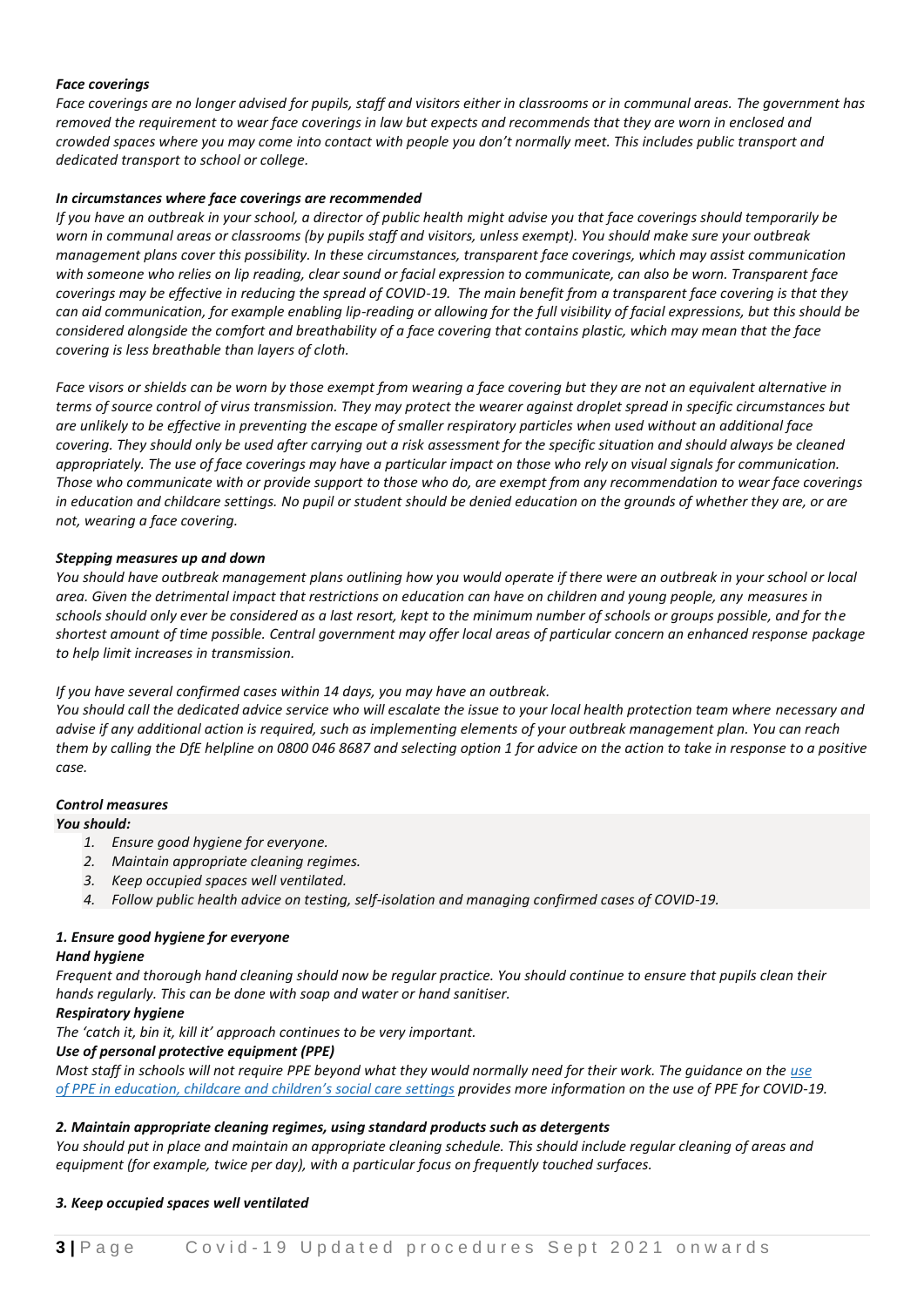*When your school is in operation, it is important to ensure it is well ventilated and that a comfortable teaching environment is maintained. You should identify any poorly ventilated spaces as part of your risk assessment and take steps to improve fresh air flow in these areas, giving particular consideration when holding events where visitors such as parents are on site, for example, school plays.*

*Mechanical ventilation is a system that uses a fan to draw fresh air or extract air from a room. These should be adjusted to increase the ventilation rate wherever possible and checked to confirm that normal operation meets current guidance and that only fresh outside air is circulated. If possible, systems should be adjusted to full fresh air or, if this is not possible, then systems should be operated as normal as long as they are within a single room and supplemented by an outdoor air supply. Where mechanical ventilation systems exist, you should ensure that they are maintained in accordance with the manufacturers' recommendations. Opening external windows can improve natural ventilation, and in addition, opening internal doors can also assist with creating a throughput of air. If necessary, external opening doors may also be used (if they are not fire doors and where safe to do so). You should balance the need for increased ventilation while maintaining a comfortable temperature.*

## *4. Follow public health advice on testing, self-isolation and managing confirmed cases of COVID-19 When an individual develops COVID-19 symptoms or has a positive test*

*Pupils, staff and other adults should follow public health advice on when to [self-isolate](https://www.nhs.uk/conditions/coronavirus-covid-19/self-isolation-and-treatment/when-to-self-isolate-and-what-to-do/) and what to do. They should not come into school if they have symptoms, have had a positive test result or other reasons requiring them to stay at home due to the risk of them passing on COVID-19 (for example, they are required to quarantine). If anyone in your school develops [COVID-19](https://www.nhs.uk/conditions/coronavirus-covid-19/symptoms/) [symptoms,](https://www.nhs.uk/conditions/coronavirus-covid-19/symptoms/) however mild, you should send them home and they should follow public health advice. If a pupil is awaiting collection, they should be left in a room on their own if possible and safe to do so. A window should be opened for fresh air ventilation if possible. Appropriate PPE should also be used if close contact is necessary. The household (including any siblings) should follow the PHE stay at home guidance for households with possible or confirmed [coronavirus](https://www.gov.uk/government/publications/covid-19-stay-at-home-guidance/stay-at-home-guidance-for-households-with-possible-coronavirus-covid-19-infection) (COVID-19) infection.*

#### *Asymptomatic testing*

*Testing remains important in reducing the risk of transmission of infection within schools. That is why, whilst some measures are relaxed, others will remain, and if necessary, in response to the latest epidemiological data, we all need to be prepared to step measures up or down in future depending on local circumstances. Staff should undertake twice weekly home tests whenever they are on site until the end of September, when this will also be reviewed. There is no need for primary age pupils (those in year 6 and below) to test over the summer period.* 

#### *Confirmatory PCR tests*

*Staff and pupils with a positive LFD test result should self-isolate in line with the stay at home guidance for [households](https://www.gov.uk/government/publications/covid-19-stay-at-home-guidance/stay-at-home-guidance-for-households-with-possible-coronavirus-covid-19-infection) with* possible or confirmed [coronavirus](https://www.gov.uk/government/publications/covid-19-stay-at-home-guidance/stay-at-home-guidance-for-households-with-possible-coronavirus-covid-19-infection) (COVID-19) infection. They will also need to get a free PCR test to check if they have [COVID-19.](https://www.gov.uk/get-coronavirus-test) *Whilst awaiting the PCR result, the individual should continue to self-isolate. If the PCR test is taken within 2 days of the positive lateral flow test, and is negative, it overrides the self-test LFD test and the pupil can return to school, as long as the individual doesn't have COVID-19 symptoms.*

#### *Other considerations*

*All clinically extremely vulnerable (CEV) children and young people should attend their education setting unless they are one of the very small number of children and young people under paediatric or other specialist care who have been advised by their clinician or other specialist not to attend. Further information is available in the guidance on [supporting](https://www.gov.uk/government/publications/supporting-pupils-at-school-with-medical-conditions--3) pupils at school with medical [conditions.](https://www.gov.uk/government/publications/supporting-pupils-at-school-with-medical-conditions--3) You should ensure that key contractors are aware of the school's control measures and ways of working.*

#### *Admitting children into school*

*In most cases, parents and carers will agree that a pupil with symptoms should not attend the school, given the potential risk to others. If a parent or carer insists on a pupil attending your school, you can take the decision to refuse the pupil if, in your reasonable judgement, it is necessary to protect other pupils and staff from possible infection with COVID-19. Your decision would need to be carefully considered in light of all the circumstances and current public health advice.*

#### *Attendance*

*School attendance is mandatory for all pupils of compulsory school age and it is a priority to ensure that as many children as possible regularly attend school. Where a child is required to self-isolate or quarantine because of COVID-19 in accordance with relevant legislation or guidance published by PHE or the DHSC they should be recorded as code X (not attending in circumstances related to coronavirus). Where they are unable to attend because they have a confirmed case of COVID-19 they should be recorded as code I (illness).*

#### *Remote education*

*Not all people with COVID-19 have symptoms. Where appropriate, you should support those who need to self-isolate because they have tested positive to work or learn from home if they are well enough to do so. Schools subject to the remote [education](https://www.gov.uk/government/publications/remote-education-temporary-continuity-direction-explanatory-note) [temporary](https://www.gov.uk/government/publications/remote-education-temporary-continuity-direction-explanatory-note) continuity direction are required to provide remote education to pupils covered by the direction where their attendance would be contrary to government guidance or legislation around COVID-19. You should maintain your capacity to*